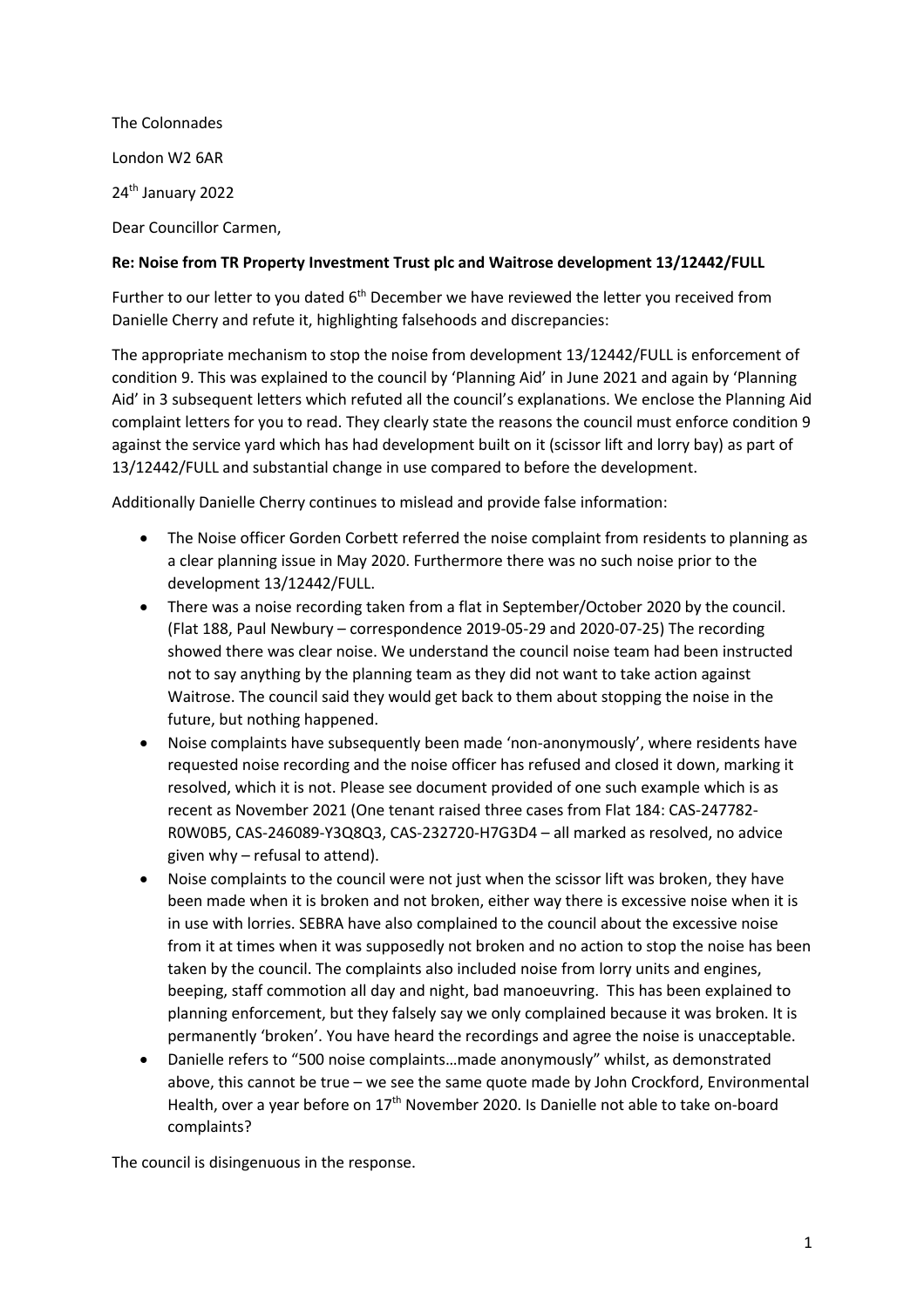# **Breach of Condition 9 of 13/12442/FULL** (20/72862/H)

Council has unreasonably closed this without enforcement as detailed by Planning Aid letters (as enclosed). In October 2020 the council lawyer stated that there is no clear rationale for condition 9 in the committee report. Therefore, we conclude that Condition 9 cannot be discounted due to intentions made up in hindsight by a council planning officer who also states he has made a mistake with the wording. We feel this is unlawful, gross misconduct, and negligence. The made up intention does not match the wording of the condition when read, nor does the made up intention match the design and structure of development 13/12442/FULL which is not a closed structure building but has a large opening, scissor lift and lorry bay built as part of the permission and development. Condition 9 states it applies to the development and protects all buildings and adjoining buildings, it did not and does not discount any part of the development – there is no getting away from this. The council's claims are not based on the wording of the condition nor the development design. The Council will need to tell TR Property Investment Trust plc and Waitrose lawyers they are enforcing Condition 9 as per its wording and reason given on the planning decision 13/12442/ FULL or put in a formal application to vary the condition and open it to public scrutiny.

In addition the council reply to 'Planning Aid- Paul Mellor' (October 2021) falsely says they have no complaints from noise going through the Waitrose ceiling which is not true, as evidenced in our letter to you by residents, and historical correspondence from Spring 2016 with TR Property Investment Trust PLC and Waitrose, we believe the council was also informed in 2016 by residents. (Please find attached this correspondence – between the Waitrose, the Freeholder and the representative of the flat leaseholders/tenants.) Both TR Property Investment Trust PLC and Waitrose know that the noise from the scissor lift, lorry bay and store is going through the ceiling and walls into the flats above throughout the 100 block and does not comply with condition 9. The most recent Waitrose manager, Tom Sager, stated this to a resident as a known problem in December 2021. The whole development 13/12442/FULL was poorly designed with no genuine thought given to noise, as evidenced by the fact Waitrose installed some limited soundproofing after completion due to these complaints, which is not working. The development 13/12442/FULL does not satisfy Condition 9 in any shape or form. The council is unreasonable and dishonest as detailed here and by 'Planning Aid –Paul Mellor' – we all want Condition 9 enforced against the entire development.

White pipe on building noxious gases complaint (20/73407/K) – no comment, irrelevant to our complaint.

Alleged breach of condition 6 and 8 regarding Waitrose plant noise (20/73262/H) – commented on by Planning Aid complaint letter to Council.

We believe these Conditions have not been met as stipulated.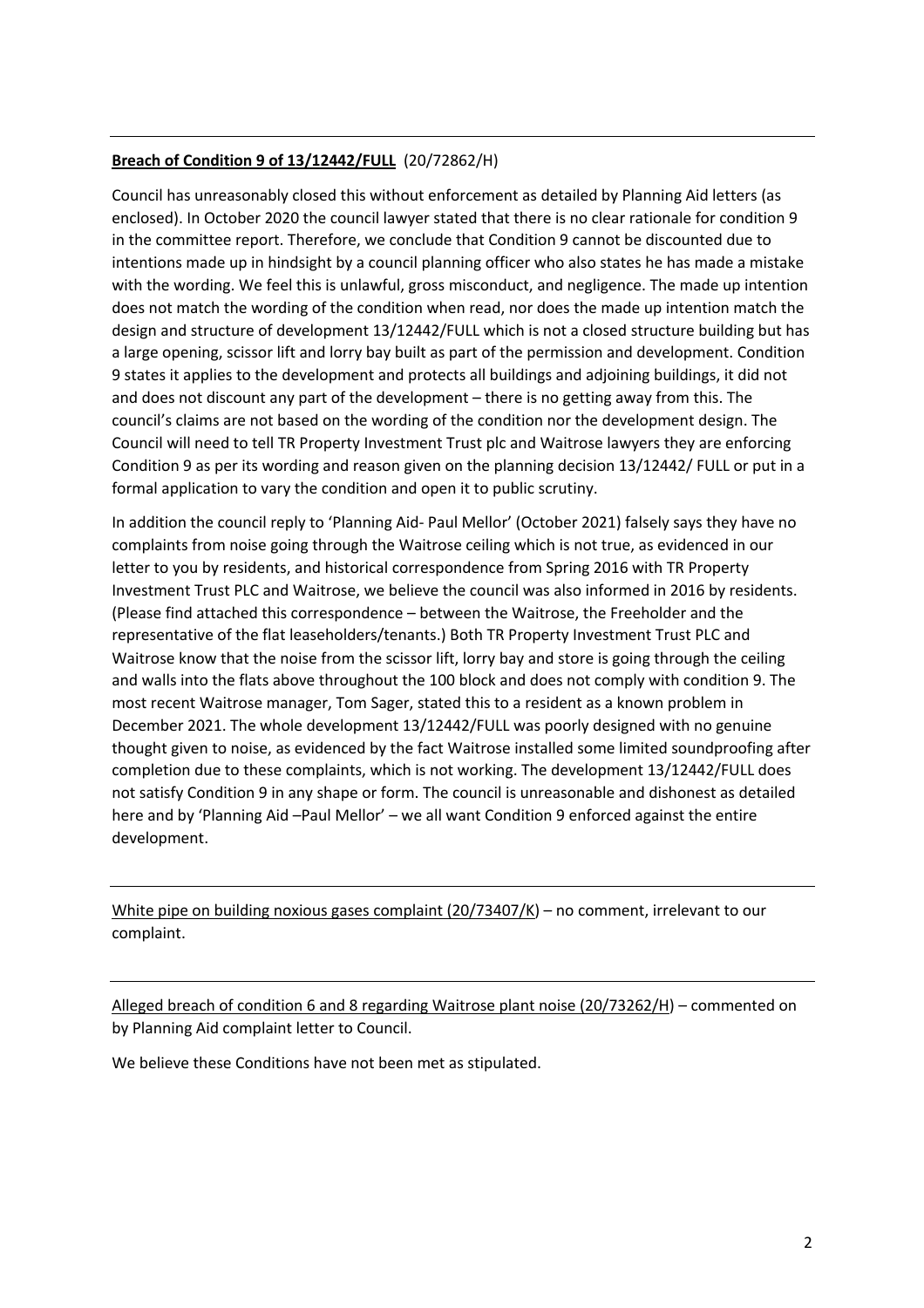## Breach of Condition 23 (20/73237/H) – Waitrose bins

We refute the simplistic misleading description provided by Danielle Cherry. TR Property Investment Trust plc and Waitrose stored Commercial bins and waste bales on the service yard for years and refused to comply with the condition making excuses and no enforcement action was taken. This was also a continuous breach of Condition 12 Servicing Management Plan (SMP) for several years. The bins were eventually moved off the service yard end of Feb 2021 – that is almost a year to enforce after formally being notified by the residents in May 2020. The council did not issue the formal enforcement notice for the breach so there is no public record for people to know what the actions of these companies (TR Property Investment Trust plc and Waitrose) are really like and how the council avoids enforcing conditions. They still store large waste bales on the service yard and waste in non-designated areas internally at times in breach of this condition and in breach of condition 12 SMP. The council is trying to mislead the public and protect the companies.

#### Breach of Condition 15 (20/73237/H) – Accessible disabled toilet

On the original plans for 13/12442/FULL there was a requirement to include an accessible disabled toilet on the ground floor however this was not provided. There was no accessible disabled toilet and this condition of planning was breached continuously until 26 Jan 2021 when enforcement happened. No public enforcement notice was issued to TR Property Investment Trust plc and Waitrose so there is no public record for people to know what the actions of these companies are really like and how the council avoids enforcing conditions. The council is misleading the public and protecting the companies. This is a demonstration that planning at the Council is not enforcing the agreed conditions.

## **Breach of Condition 12 (20/73125/H)**

'Planning Aid –Paul Mellor' has refuted all the misleading statements Danielle Cherry makes here, and we refute them again. Danielle has also omitted various information. At the time of the decision notice for 13/12442/FULL the Servicing Management Plan (SMP) for condition 12 did not exist and it therefore cannot be used as an excuse to discount condition 9, which controls actual noise levels from the whole development.

We repeat, the residents' complaints were not only because the scissor lift was 'broken', it makes excessive noise at all times 'broken' or not. Just because Waitrose scissor lift can raise things up and down, and considered to be 'not broken' by Waitrose – it doesn't comply to Condition 9. You have heard the recordings and agree. The Planning enforcement are even dishonest about our complaints.

We'd like to demonstrate that there have been more than a 'few' breaches (Danielle's assertion in the response to you) to date of the SMP. As you have seen in our original letter to you, undersigned by multiple residents there have been many complaints about the problems in the service yard making life difficult and impacting our health. However there are a few not directly mentioned there though Danielle also knows about: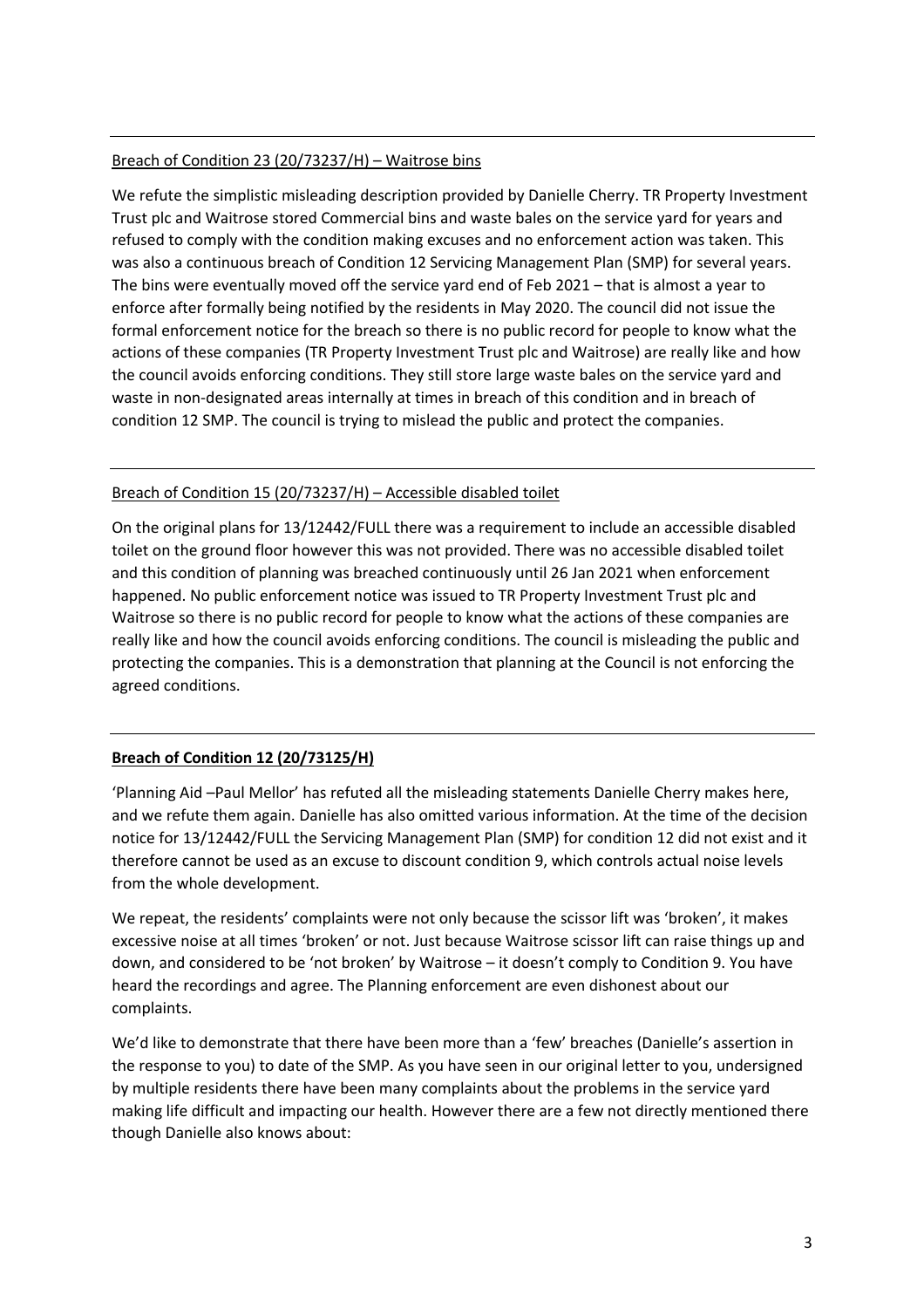- the service yard has been obstructed continuously for many years by Waitrose bins and waste stored on it in breach of the SMP.
- Waitrose have been servicing HGVs on the service yard up till 10pm for years and lying to complaining residents saying they were allowed to. If the council were to check Waitrose historic delivery records this would be clear.
- Waitrose have been servicing from Porchester Road, and waiting on the road, almost daily for years blocking road and pedestrians and leaving engines and units running whilst parked.
- They do not take the products directly to the first floor delivery area demonstrating they exceed their internal store capacity as they often remain stored in the service yard or in the ground floor.
- Reversing beepers (audible warning signals) often not disabled or necessary
- Delivery team do not talk in hushed voices (the fact that an SMP chooses to include this shows the noise sensitivity of the area)
- Engines and units are not regularly switched off, left on whilst unloading; there's also a serious question about increased pollution into the residents homes.
- No monitoring of compliance to SMP by the Facilities Manager, apparently supplied by the TR Property Investment Trust PLC. Tom Sager, Waitrose Manager, informed a resident recently that the Freeholder is responsible for that and not Waitrose. Residents are still unclear of who the Facilities Manager is, or how to contact them directly. This problem was reported to Danielle Cherry at least in May 2020.

As stated in her letter Danielle Cherry has still not sent the final breach of condition 12 notice.

It is puzzling that there is a proposed change to the SMP itself which would likely remove restrictions. Danielle said she would consult the residents about the proposed changes in June 2021. It has been over 7 months and she has not done this – we find this unacceptable given the impact on the residents. Neither has she issued the 'breach of condition' notice that was prepared by herself and the City Council Legal Team – this was to be issued in 2020. She was informed there were ongoing breaches in June 2021 but has ignored these in her comments and has taken no action. Nobody knows what the proposed changes are and there is no public scrutiny, it is all underhand.

It is unreasonable to expect residents to constantly re-complain about the same breaches when no action is taken and communications on the topic are not clear. The residents are then blamed for not complaining. This is vexatious.

Somehow the council allowed Waitrose and TR Property Investment Trust PLC to also lodge a new application (21/04074/FULL) to allow varying Condition 12. We feel this essentially removes the SMP and/or the oversight from the council planning team (and therefore the residents rights). This application has not been validated, and is again not publicly available – we feel this is being used as an excuse for not sending the breach notice.

The joint visit in September 2020 was not open to residents or counsellors, they were not informed or invited, only Waitrose was invited and the information Waitrose provided was false and the noise officer was subsequently informed of this, but did nothing. The scissor lift was not tested while in use with any HGVs present and load applied; and it was not tested against requirements of condition 9 and did not take into account the location. There are no other scissor lifts built in London without overhead acoustic protection in the middle of a residents block as it is an unreasonable and absurd thing to do.